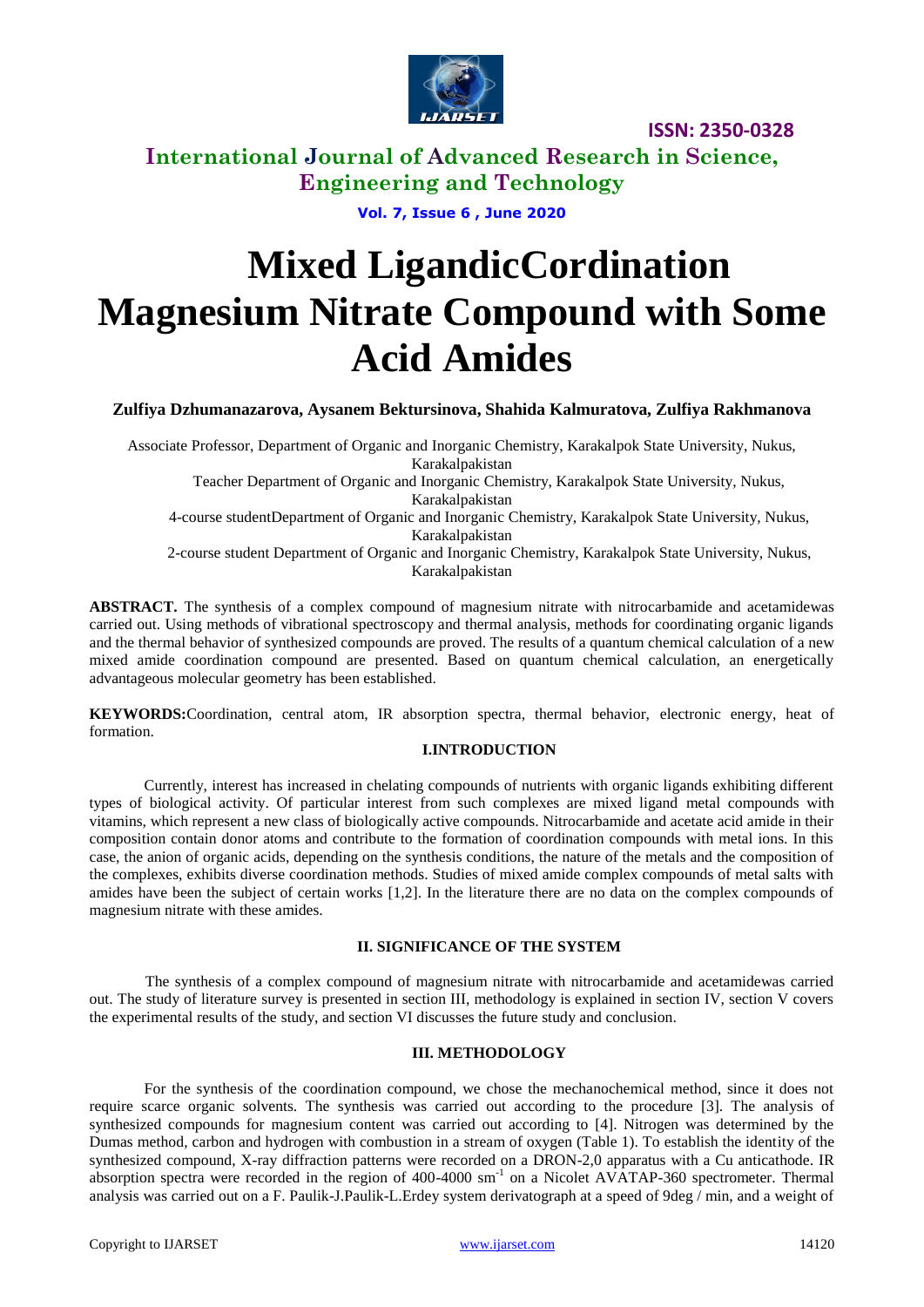

### **International Journal of Advanced Research in Science, Engineering and Technology**

### **Vol. 7, Issue 6 , June 2020**

0,102-0,143 g. with sensitivity of galvanometers T-900, TG-200, DTA, DTG-1/10. Recording was carried out in atmospheric conditions. The holder was a platinum crucible with a diameter of 10 mm without a lid.  $Al_2O_3$ was used as a reference. In order to establish the energy parameters, as well as the geometry of the molecule, we performed a quantum chemical calculation of the molecule. The calculation was carried out in the HyperChem software package 8,07 using the semi-empirical method in the PM3 approximation, extended by the Hartree-Fock method with a convergence gradient of 0,0606 ccal / mol/ang. [five].

A compound of the composition  $Mg(NO<sub>3</sub>)<sub>2</sub>$   $\cdot$  AA  $\cdot$  HTK was synthesized by stirring 2,5630 g (0,01 mol)  $Mg(NO_3)$ <sup>2</sup> • 6H<sub>2</sub>O with 0,5972 g (0,01 mol) of acetamide and 1,0519 g of nitrocarbamide (0,01) in a ball mill at room temperature for 0,15-0,20 hours. The product yield is 84,0%.

### **IV. EXPERIMENTAL RESULTS**

Comparison of the interplanar distances and relative intensities of the free molecules of nitrocarbamide, acetamide, magnesium nitrate hexahydrate and the coordination compound  $Mg(NO<sub>3</sub>)<sub>2</sub> CH<sub>3</sub>CONH<sub>2</sub> NH<sub>2</sub>COHNHNO<sub>2</sub>$ H2O showed that the new coordination compound differs significantly from similar starting compounds. Therefore, the synthesized complex of magnesium nitrate has an individual crystal lattice.

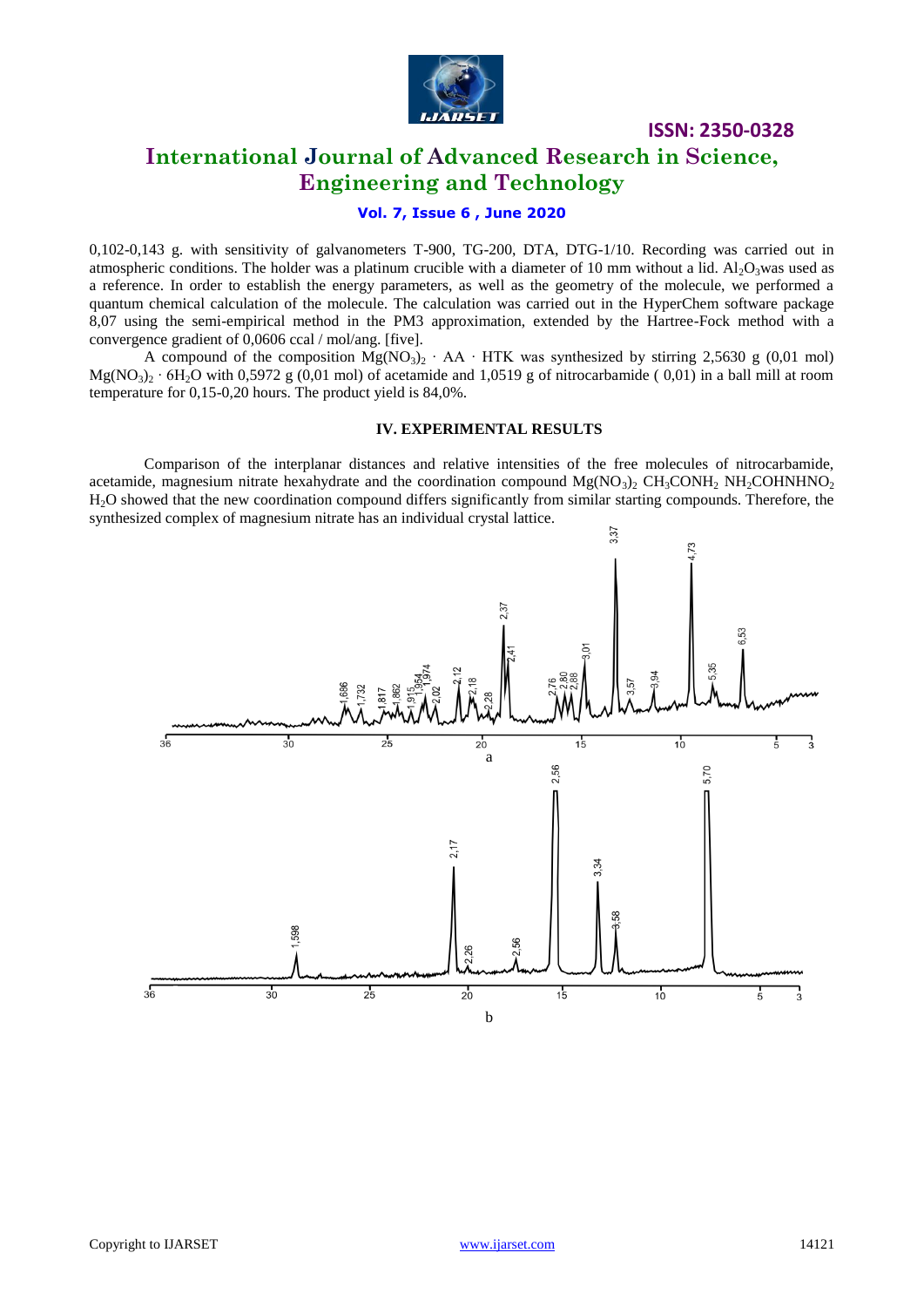

**ISSN: 2350-0328**

# **International Journal of Advanced Research in Science, Engineering and Technology**

**Vol. 7, Issue 6 , June 2020**



**Fig.1. X-ray diffraction pattern: a) Mg(NO3)2; b) CH3CONH2; c) NH2CONHNO2, g) Mg(NO3)<sup>2</sup>**

| Results of an elemental analysis of mixed amideco-ordinates of magnesium nitrate |      |      |               |       |               |      |        |       |      |      |                  |
|----------------------------------------------------------------------------------|------|------|---------------|-------|---------------|------|--------|-------|------|------|------------------|
| Connection                                                                       | Me.% |      | $N_{\cdot}\%$ |       | $S_{\cdot\%}$ |      | $C.\%$ |       | H.%  |      | Gross<br>formula |
|                                                                                  | Naid | Calc | Naid          | Calc  | Naid          | Calc | Naid   | Calc  | Naid | Calc |                  |
| $Mg(NO3)2·CH3CON$<br>$H2·CONH2NHNO2$                                             | 8,03 | 8.11 | 28.29         | 28,38 |               |      | 2.07   | 12.16 | 2,77 | 2.70 | $MgN_6C_3H_8O_9$ |

**Table 1 Results of an elemental analysis of mixed amideco-ordinates of magnesium nitrate**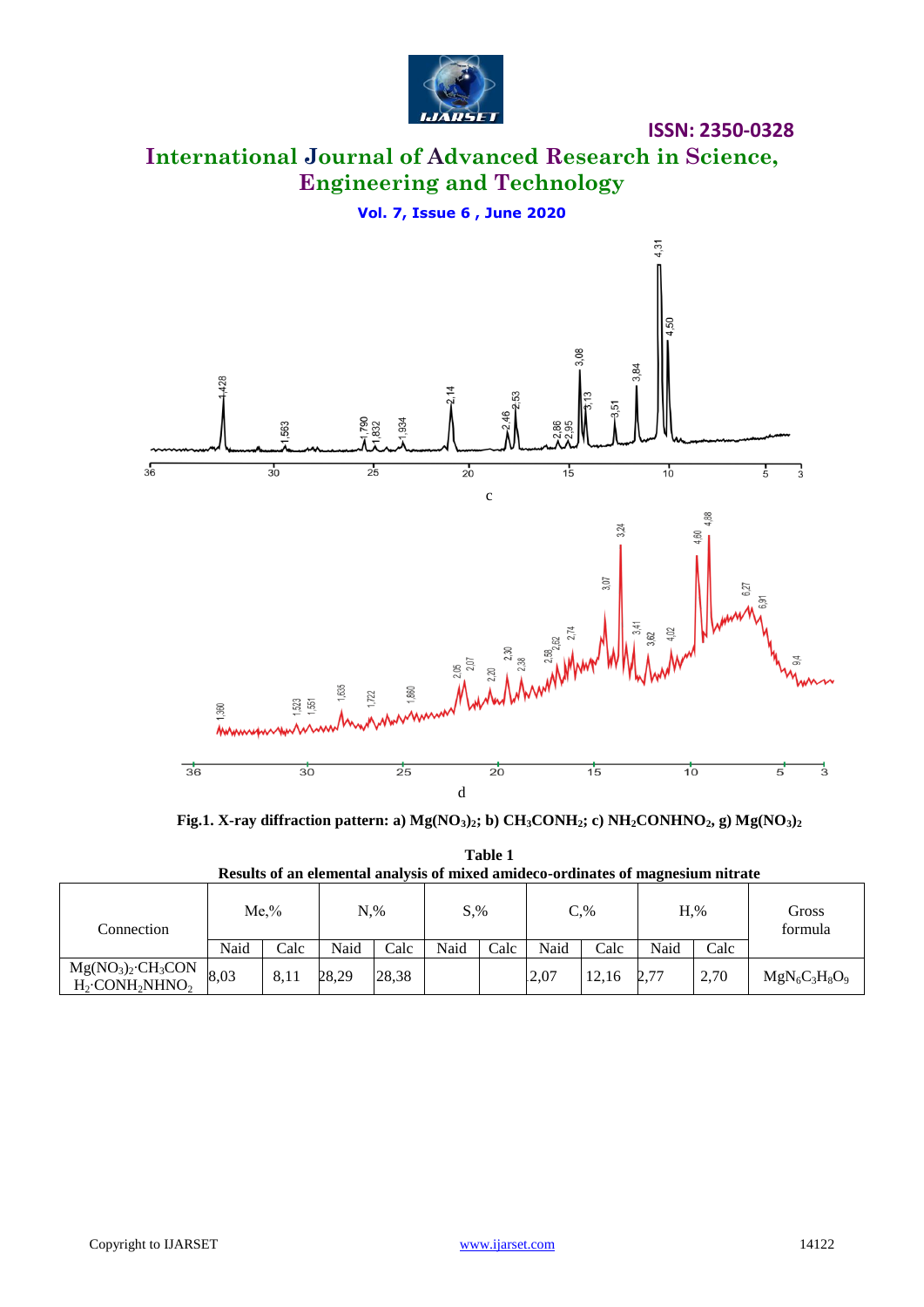

### **International Journal of Advanced Research in Science, Engineering and Technology**

**Vol. 7, Issue 6 , June 2020**



**Fig.2. IR absorption spectrum of a mixed amide complex of magnesium nitrate with acetamide and nitrocarbamide.**

The infrared absorption spectrum of a free nitrocarbamide molecule together with other frequencies has two characteristic frequencies at 1704- $v_{\text{(CO)}}$  and 1460- $v_{\text{(CN)}}$ . The indicated frequencies undergo a change when the nitrocarbamide molecule is coordinated through the oxygen atom of the carbonyl group undergo a change. The bond stretching frequency  $C = O$  decreases and the second frequency increases. (Figure 2).

| Table 2                                                                                              |  |  |  |  |  |  |
|------------------------------------------------------------------------------------------------------|--|--|--|--|--|--|
| Derivatographic data of thermolysis of a mixed amide complex of magnesium nitrate with acetamide and |  |  |  |  |  |  |
| nitrocarbamide.                                                                                      |  |  |  |  |  |  |

| Connection                                    | Effect<br>Temperature<br>$Range^{\circ}C$ | Peak<br>effecta<br>$^{\circ}C$ | Loss<br>of<br>$mass\%$ | Total<br>loss of<br>$mass\%$ | Nature of<br>effects | Compounds formed                       |
|-----------------------------------------------|-------------------------------------------|--------------------------------|------------------------|------------------------------|----------------------|----------------------------------------|
| $Mg(NO3)2·CH3CONH2·$<br>$H_2NCONHNO_2$ $H_2O$ | 80-120                                    | 108                            | 0.00                   | 0,00                         | Endothermic          | $Mg(NO3)2·CH3CONH2·$<br>$H_2NCONHNO_2$ |
|                                               | 120-205                                   | 172                            | 15,53                  | 15,53                        | Endothermic          | Thermolysis Product                    |
|                                               | 205-313                                   | 228                            | 17.96                  | 33.49                        | Endothermic          | Thermolysis Product                    |
|                                               | 313-350                                   | 338                            | 8,25                   | 41.74                        | Endothermic          | Thermolysis Product                    |
|                                               | 350-380                                   | 360                            | 7,28                   | 49,04                        | Endothermic          | Thermolysis Product                    |
|                                               | 380-480                                   | 403                            | 9,71                   | 58,75                        | Endothermic          | Thermolysis Product                    |
|                                               | 480-550                                   | 500                            | 0.49                   | 59,24                        | Endothermic          | Thermolysis Product                    |
|                                               | 550-750                                   | 614                            | 4.46                   | 63,70                        | Endothermic          | Thermolysis Product                    |
|                                               | 750-840                                   | 775                            | 16,88                  | 80,58                        | Endothermic          | Thermolysis Product                    |

Five endothermic effects were detected at 108, 172, 228, 338, 775 and four exothermic effects at 360, 403, 500, 614°C on the DTA curve of the compound  $Mg(NO_3)_2CH_3CONH_2 H_2NCONHNO_2$ . The nature of the first endoeffect is related to the polymorphic transformation of the compound  $Mg(NO<sub>3</sub>)<sub>2</sub>CH<sub>3</sub>CONH<sub>2</sub>H<sub>2</sub>NCONHNO<sub>2</sub>$ . The nature of the subsequent thermal effects is accompanied by a stepwise decomposition of the anhydrous compound. In the temperature ranges 80–120, 120–205, 205–313, 313–350, 350–380, 380–480, 480–550, 550–750, and 750–840°C, the mass loss, respectively, is 15,53; 17,96; 8,25; 7,28; 9,71; 0,49; 4,46; 16,88%. The total mass loss in the temperature range of 90-840 °C along the TG curve is 80,58%, which corresponds to the formation of magnesium oxide (table 2.).

Four tetrahedral structures and four octahedral environments with various methods for the coordination of acetate groups and the presence of intramolecular hydrogen bonds have been proposed for a complex compound of the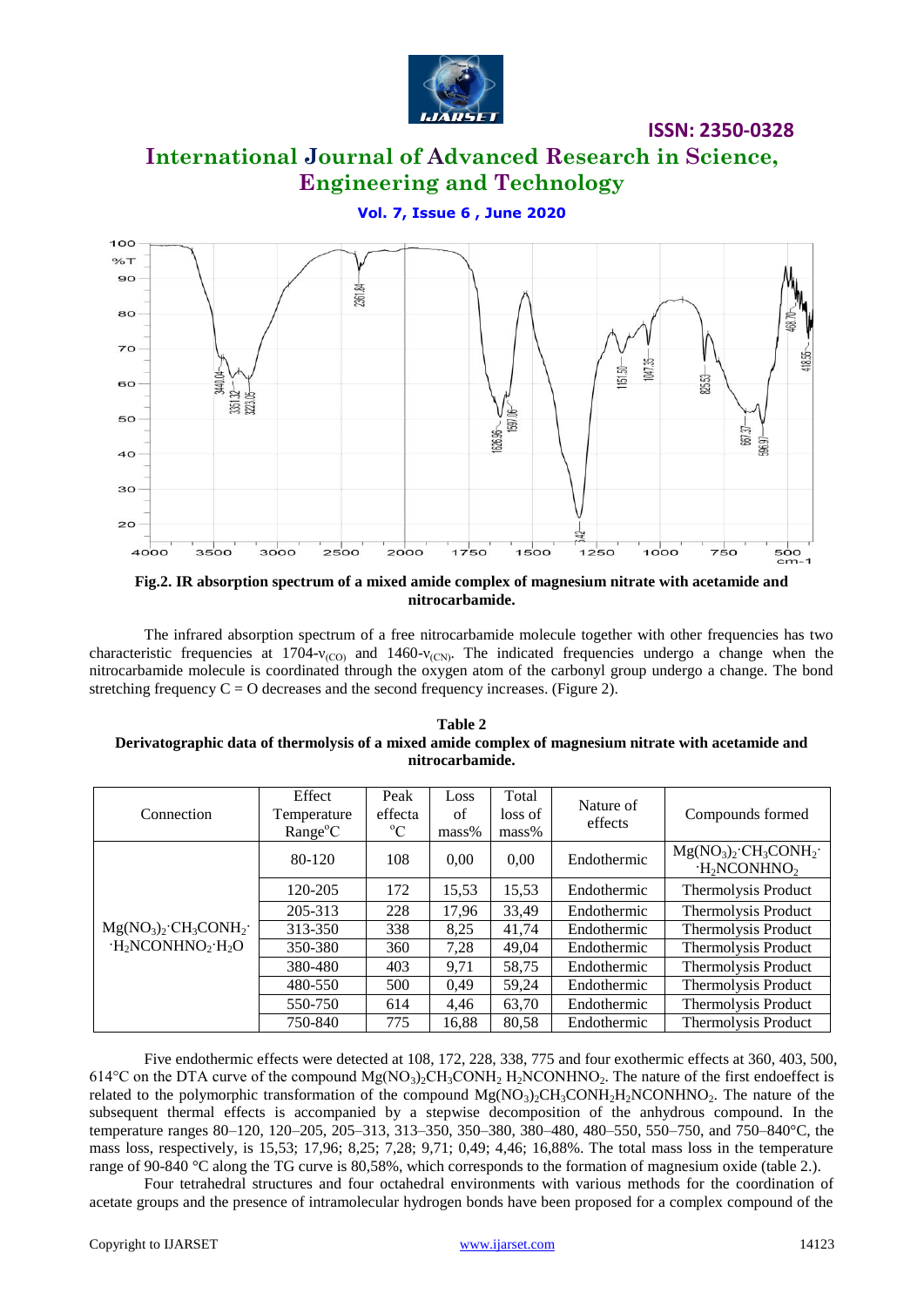

## **International Journal of Advanced Research in Science, Engineering and Technology**

**ISSN: 2350-0328**

### **Vol. 7, Issue 6 , June 2020**

composition  $Mg(NO<sub>3</sub>)<sub>2</sub>CH<sub>3</sub>CONH<sub>2</sub>NH<sub>2</sub>CONHNO<sub>2</sub>H<sub>2</sub>O$ . Of the eight structures, a structure was found to be energetically favorable in terms of the heat of formation, where the central magnesium atom is surrounded by a tetrahedral site due to the monodentate coordination of nitrate fragments and donor-acceptor coordination of acetamide and nitrocarbamide molecules through the oxygen atom of the carbonyl group. Intramolecular hydrogen bonds are carried out due to the oxygen atoms of one nitrate group and the hydrogen of the amine group of acetamide. Another intramolecular bond is manifested due to the oxygen and hydrogen atoms of the nitrocarbamide molecule. (Fig. 3.4)



**Fig.3. Spatial model of a molecule of magnesium nitrate with acetamide and nitrocarbamide of the composition Mg(NO3)2·CH3CONH2·NH2СОNHNO2·H2O**.



**Fig.4. Designation of the formula of the molecule Mg(NO3)<sup>2</sup> CH3CONH<sup>2</sup> NH2COHNHNO<sup>2</sup> H2O**

The lengths of bonds of electron-donating atoms with the central ion show that the distance of the donor atoms from the central atom depends on the radius of the atom. The bond lengths between the nitrogen atoms of nitrocarbamide and the central ion are approximately the same, while the bonds between oxygen and the central atom are much larger (Fig.5-6).